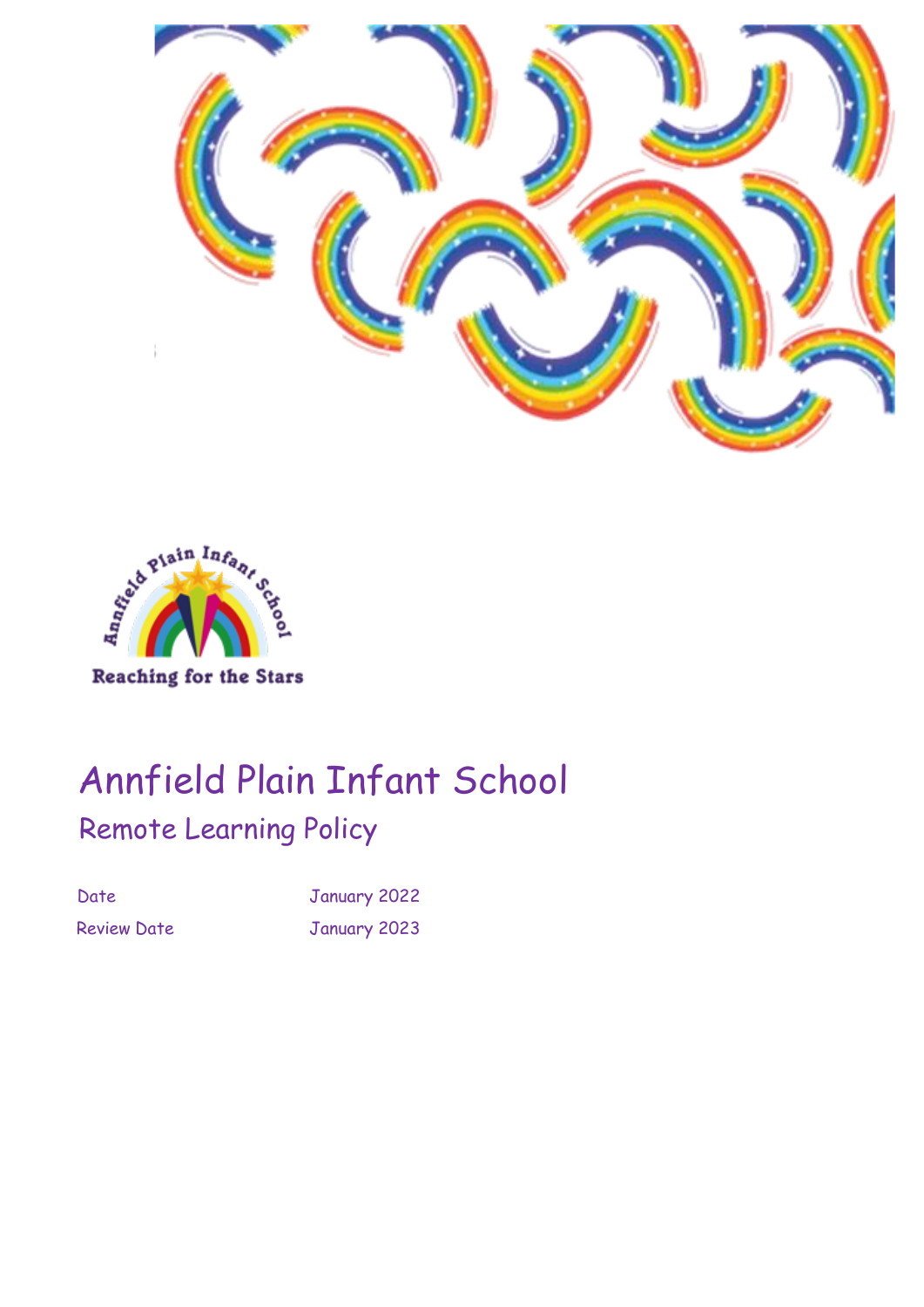# **Introduction – Department for Education Guidance**

Where a class, group or a small number of pupils need to self-isolate, or there are local restrictions requiring pupils to remain at home, the DfE expects schools to have the capacity to offer immediate remote education.

Schools should ensure remote education, where needed, is high-quality and aligns as closely as possible with in-school provision.

The Secretary of State for Education has issued a continuity direction **that requires schools to provide remote education for state-funded, school-age children unable to attend school due to coronavirus (COVID-19)**.

Schools are expected to consider how to continue to improve the quality of their existing curriculum, for example through technology, and have a strong contingency plan in place for remote education.

### **Replicating the classroom remotely**

The Education Endowment Foundation (EEF) has found that the effectiveness of remote teaching is determined by many of the same factors as determine the effectiveness of live classroom teaching. For example:

- ensuring pupils receive clear explanations
- supporting growth in confidence with new material through scaffolded practice
- application of new knowledge or skills
- enabling pupils to receive feedback on how to progress

These characteristics of good teaching are more important than the medium of delivery, be it in the 'live' classroom or through remote provision (whether or not that remote provision is live or prerecorded). It is important that schools consider how to transfer into remote education what we already know about effective teaching in the live classroom.

Live classrooms enable important interaction between teachers and pupils through, for example, questioning, eliciting and reflective discussion. These complex teacher skills in the live classroom are not always easy to recreate in a remote environment, but where remote education recreates at least some aspects of this interactivity and intentional dialogue, teaching is likely to be more effective, support pupil motivation and lead to better progress.

Pupils in the early stages of their formal education are likely to have particular needs which cannot easily be addressed in the same way as those of other pupils. Likewise, some pupils with SEND will require specific approaches tailored to their circumstances.

Access to appropriate devices and connectivity is essential for technology-led approaches to remote education. However, securing access for all pupils is a significant challenge in many contexts. As schools plan for potential future disruption, it may be helpful to:

- maintain an up-to-date record of which pupils and families do not have device or internet access
- consider how school technology resources could be used in future to support pupils without sufficient remote facilities. This could include preparing to provide laptops and chargers to identified families with any usage or loan agreements necessary to help safeguard school property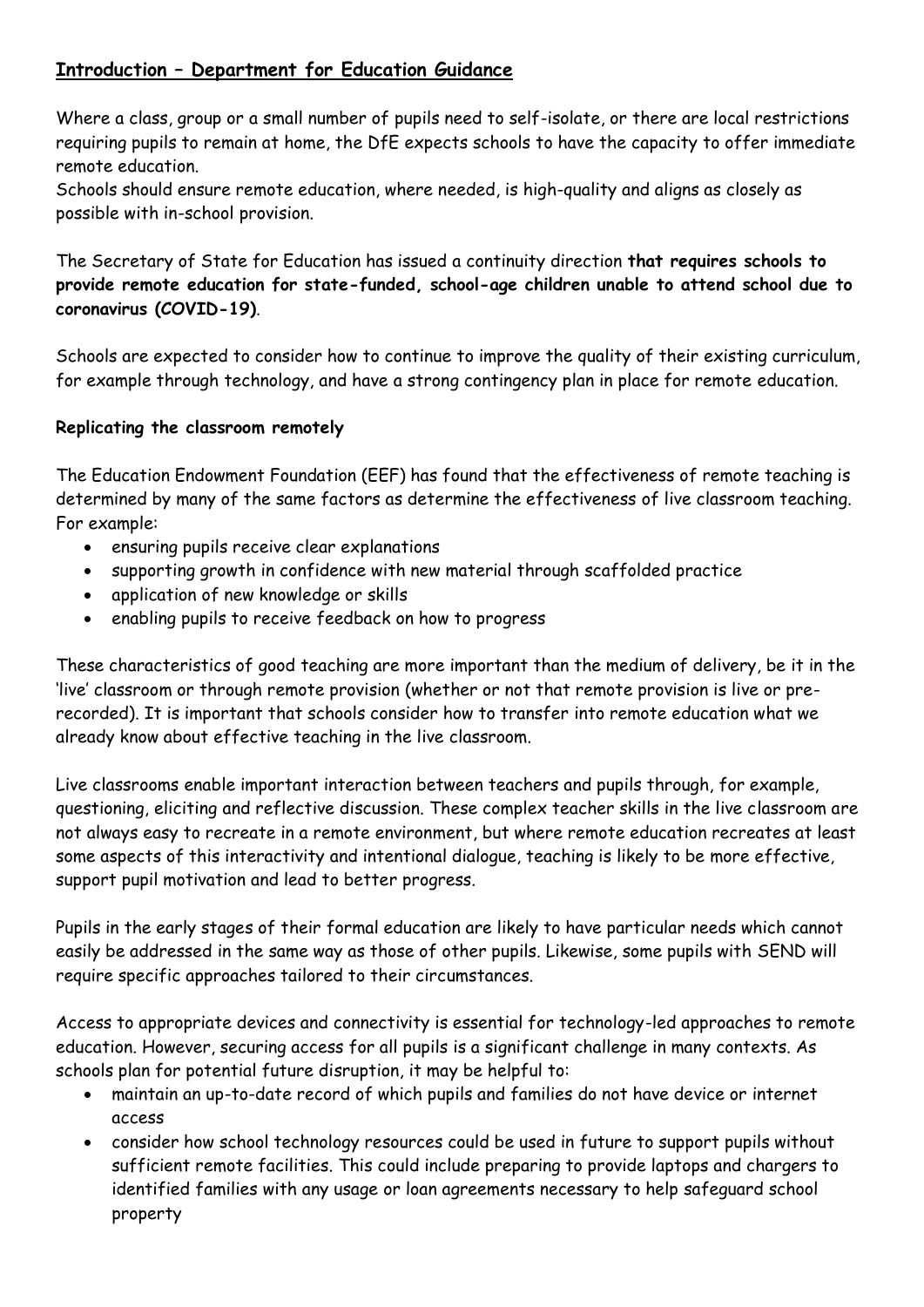• ensure that any equipment obtained under the department's Get help with [technology](https://www.gov.uk/guidance/get-help-with-technology-for-remote-education-during-coronavirus-covid-19) [programme](https://www.gov.uk/guidance/get-help-with-technology-for-remote-education-during-coronavirus-covid-19) is clearly identified and ready to be re-distributed for a similar purpose

#### **Interactive platforms**

Annfield Plain Infant School has introduced the interactive platform of db Primary for our remote education provision. By using this, it is possible to create virtual classes by drawing information from schools' Management Information Systems, enabling a single point of access for all lessons and resources and allowing teachers to host both live and recorded explanations and lessons.

# **Linking platforms to applications (DfE guidance)**

It is possible to enhance these platforms by using applications which allow for easy video recording of teachers teaching, explaining and questioning. [Loom](https://www.loom.com/) is a popular video recording application which many teachers find straightforward to use and can easily be linked to platforms such as Microsoft Teams.

Tests and quizzes are an important part of effective teaching and can be easily created to precede or follow teaching sequences. When teaching live, it is possible for teachers to question individual pupils and for pupils to pose questions to teachers or peers, for example using the 'Chat' function. Google forms, Kami, Kahoot, Classkick, Socrative, Edpuzzle are just some other examples of other software which work well for rapid feedback and allow live marking.

Schools can use these media to continue to deliver most of their normal planned curriculum, and, where available and relevant, textbooks (both 'hard copy' and electronic) could be issued for pupils to use at home to complement and support lessons.

Where lessons are recorded, they can be accessed later by pupils, making flexible use possible in the context of limited or shared device access. These and similar platforms can make it easier for teachers to monitor pupils' progress because work can be viewed or submitted through a single system. This in turn may make it easier for teachers to adapt work in the light of pupils' progress. Other resources, including other good quality online resources (both free-to-use and subscriptionbased) can be linked or embedded.

Because these platforms enable the creation of simulated or virtual classrooms, it is easier to carry over what we know about effective teaching from the live to the virtual environment. This can include clear teacher explanations of new content which are sequenced to build on previous learning, targeted questioning, and scaffolded practice.

# **Maintaining aspects of school life online**

These platforms can also be used beyond the individual lesson context for other events such as whole staff briefings and professional development sessions, and for teachers to lead events such as assemblies. It is important that these aspects of school life are maintained during any period of disruption.

In some cases it is possible to expect a normal school day to be worked remotely by both pupils and teachers. Recognising that this will not always be practical, where it is possible the routine can prove beneficial to pupils and support them in the management of their work and time.

Often, it is necessary to operate more flexibly, for example to accommodate contexts where pupils are having to share a single device within the home, meaning that access to recorded lessons is also needed. However, frequent contact between pupils and teachers is crucial. This contact may, for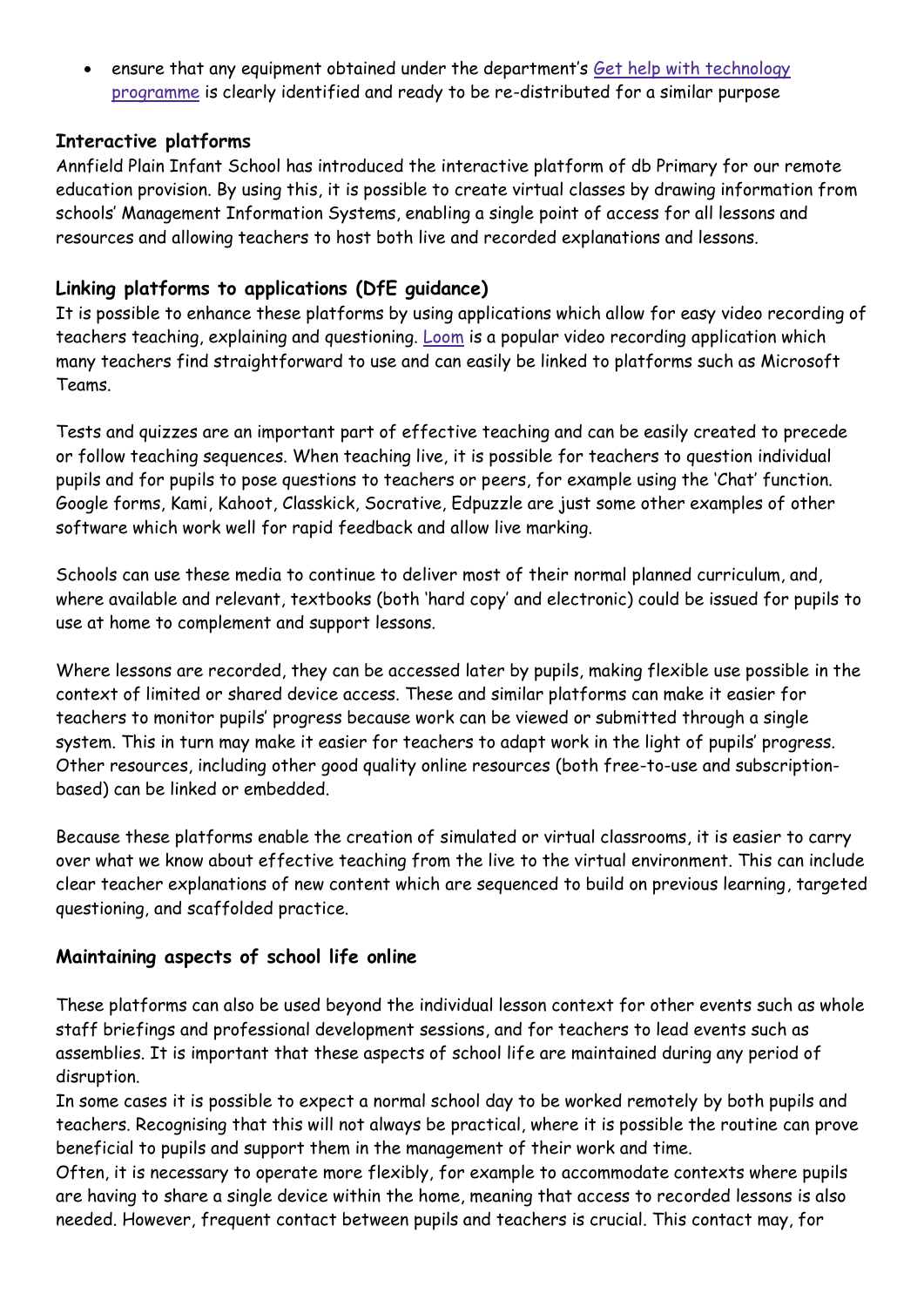example, be through presence in a remotely delivered lesson, questioning, feedback, or some other form of on or offline exchange about schoolwork.

### **Continuing the planned curriculum**

Continuing to teach all or most of the normal planned curriculum in the remote environment is important. Subjects where this is more challenging are those that would normally include significant elements of practical work in the live classroom, for example sciences, music or technology. However, in these and other cases, video demonstrations (and there are many ready-to-use examples linked to the curriculum available on platforms such as YouTube) can substitute well for practical work, particularly if accompanied by teacher explanation, commentary and a text book or electronic resource.

### **Communication**

It is essential for staff, and preferable for pupils, to use school email addresses. Groups can be set up to streamline communication for example with a whole class. Existing online resources and packages with school or teacher-created resources, can be used, for example: worksheets, tests and quizzes, as well as video or sound recordings of explanations hosted on platforms such as YouTube or available on a school, remote-access area.

**It is important to note that high quality remote teaching is far more than setting work for pupils to complete, although setting tasks to complement sequences of teaching plays an important role. Evidence shows that lengthy or open-ended projects or research activities are in most cases less likely to lead to strong progress or outcomes. Such approaches should generally be avoided in favour of the more interactive, teacher-led approaches to delivering the school's planned curriculum described above.**

# **A lack of devices**

Schools can distribute school-owned laptops accompanied by a user agreement or contract. They can also remind pupils that access is also possible through large-screen smartphones. Affected pupils can be supported to come into school to use school resources within any rules in force at the time.

Additionally, textbooks can be used at home to provide a structure to learning, supplemented with other forms of communication to keep pupils on track or answer questions about work. Where mobile phones are being used by pupils to access content (and where pupils are having to rely on mobile phone connectivity) there may be limits to the amount of data they can access without incurring significant expense. Schools can get [technology](https://www.gov.uk/guidance/get-help-with-technology-for-remote-education-during-coronavirus-covid-19) support from DfE for issues with devices and internet access.

# **Pupils having difficulties submitting work**

Multi-functional remote platforms allow for the submission of most kinds of work. Email can also be used to send work to teachers for review and feedback and screenshots can be taken and emailed as attachments. Additionally, smartphones can be used to photograph work which is difficult to submit in other ways. Post or school drop-off points can also be considered.

# **Keeping pupils motivated and engaged**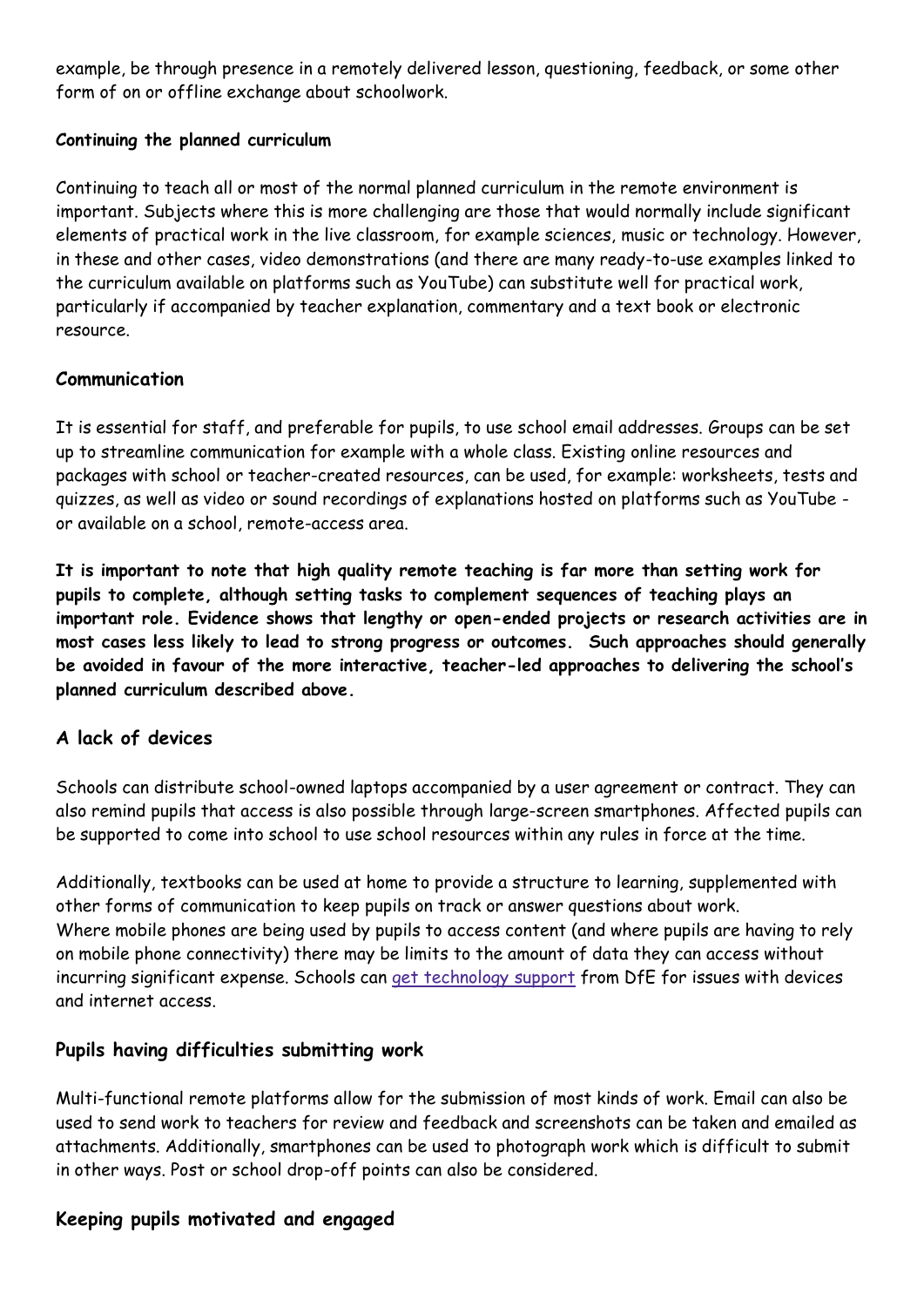Schools should monitor pupil engagement with remote education provision. Schools can log participation and motivation levels and feedback to parents, either individually or formally through regular reports. They can also contact pupils or parents by telephone to explore ways to secure reengagement.

Schools can create whole-class or whole-school feedback loops. For example, a weekly newsletter which pulls together examples of excellent work and awards points and rewards for excellent engagement or outcomes. This could be emailed to all parents and pupils, or posted to those without digital access.

#### **Assessing pupils' progress**

Teachers can use quizzes or tests on core content as a regular feature, asking pupils to complete these in a specified time and email them back. Using the features of a multi-functional platform, teachers can create regular, pre and post-lesson quizzes. Consideration should be given to ensuring availability for pupils without ready online access, including through distribution of hard-copy versions.

#### **Organising structured remote teaching suitable for very young pupils**

It is recognised that very young pupils are likely to have particular needs which cannot easily be met in some of the ways described above. For such pupils, it is likely that the priority will be progress in early reading. Ensuring continued access to appropriate reading books and resources for early readers should be considered as part of contingency planning.

Helping parents, carers or other adults at home to continue to support children in their early reading, where appropriate and practical through structured practice of phonics content, is another important part of contingency planning for children at this stage. Other content for these pupils is likely to include providing guidance for supervising adults to ensure that time is used as productively and developmentally as possible.

# **Supporting pupils with special educational needs and disabilities (SEND)**

For many pupils with SEND, the teaching envisaged by this guidance would need to be adapted. SEND pupils have a wide range of specific needs. Their teachers and schools are likely to know these needs best, and how they can be most effectively met to ensure pupils continue to make progress wherever possible if they are not able to be in school.

It is likely that more individualised planning may need to happen in many cases, and that the support of adults in the home will be a significant advantage where that is possible. However, in some cases, the suggestions in this guidance may also be useful for pupils with SEND and so should be considered on their merit.

# **Teachers having difficulties creating online content**

While many schools will want to retain the tried-and-tested education resources they already use, some may find it helpful to use resources such as Oak National [Academy](http://www.thenational.academy/) to offer lessons in most school subjects. Oak delivers a sequenced curriculum, with some elements of choice, which can be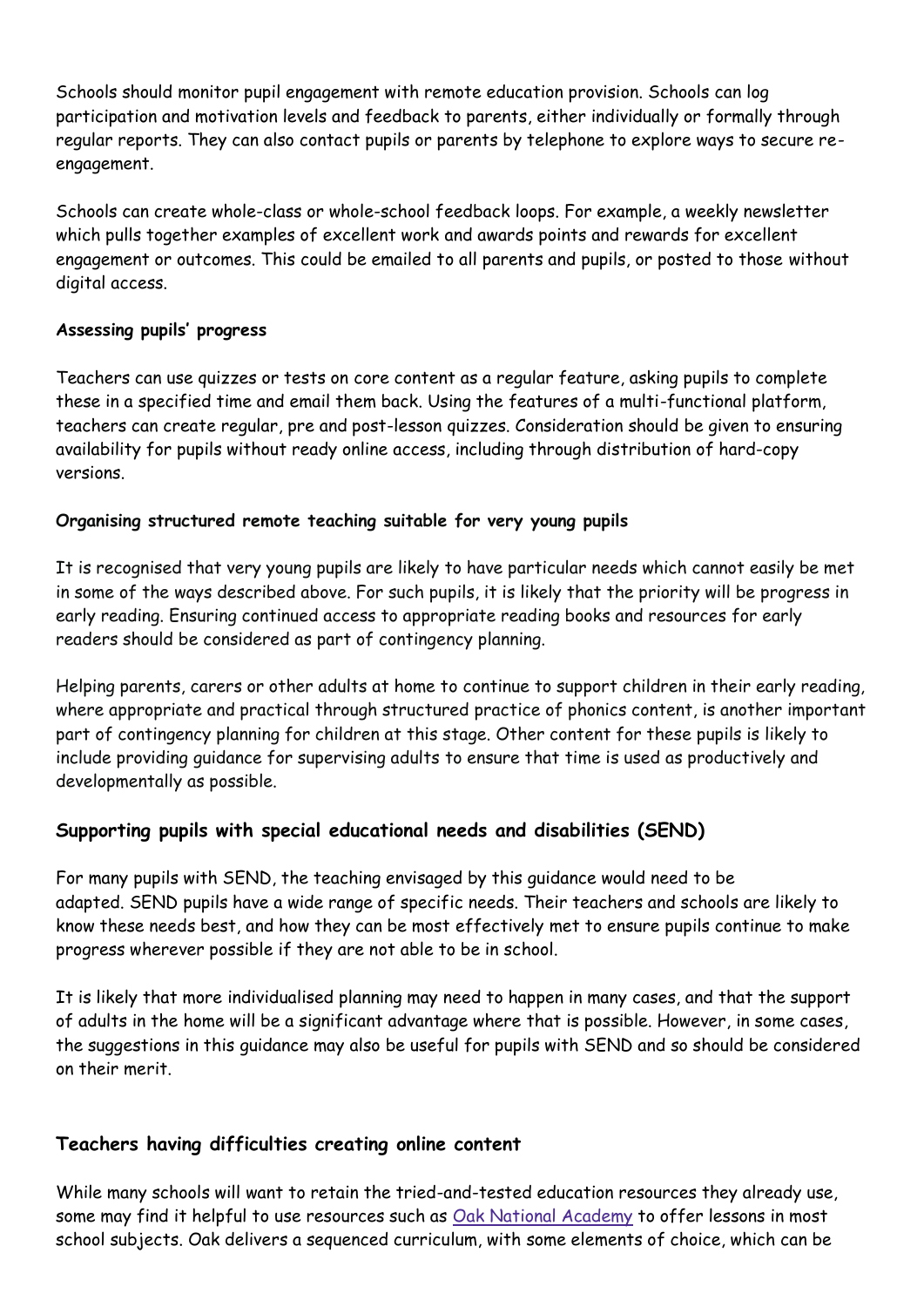used flexibly by schools as their main remote provision - or to complement other parts of remote provision.

The curriculum is published on the Oak National Academy website, so schools can consider how it aligns with and complements their own curriculum. Oak lessons are available from reception to year 11, are free to use, and can be integrated with platforms such as Microsoft Teams and Google Classroom.

Teachers can easily collect results of online quizzes and tests to monitor progress. Oak represents a good option for many schools when they are contingency planning, but headteachers should also be aware of other commercial, educational resources available. The British Educational Suppliers Association's LendED [platform,](https://www.lended.org.uk/) for instance, provides a searchable list of resources for remote education.

### **If parents are not able to effectively support remote education**

Good communication between schools and parents (about the approach the school is taking) can help. This could include, where appropriate, group seminars, briefings using platforms such as Zoom, or one-to-one telephone calls where necessary, to inform parents and elicit their support.

# **Annfield Plain Infant School Policy**

#### **1. Aims**

This remote learning policy for staff aims to:

- Ensure consistency in the approach to remote learning for pupils who aren't in school
- Set out expectations for all members of the school community with regards to remote learning
- Provide appropriate guidelines for data protection

# **2. Provision of Remote Learning**

#### **Lockdown Types**

**Individual children** who have non-Covid symptoms or are waiting for test results, resulting in a few days absence (teacher still teaching the rest of the class) – provide reading book and work the class are doing that week.

**Individual children who must self-isolate for 2 weeks –** work pack given which contains same work the class will be covering for those two weeks - reading/SPAG/comprehension/basic maths. Also information given for Education City and Accelerated Home Reading.

#### **Bubble Lockdown**

The teacher will be expected to set daily reading, SPAG, maths and foundation subjects. A pack will be provided for all children, which will include English and Maths text books, basic skills practice and a covering sheet with passwords for on line learning. This will enable those children without internet access to carry on with their learning. The school will use db primary to upload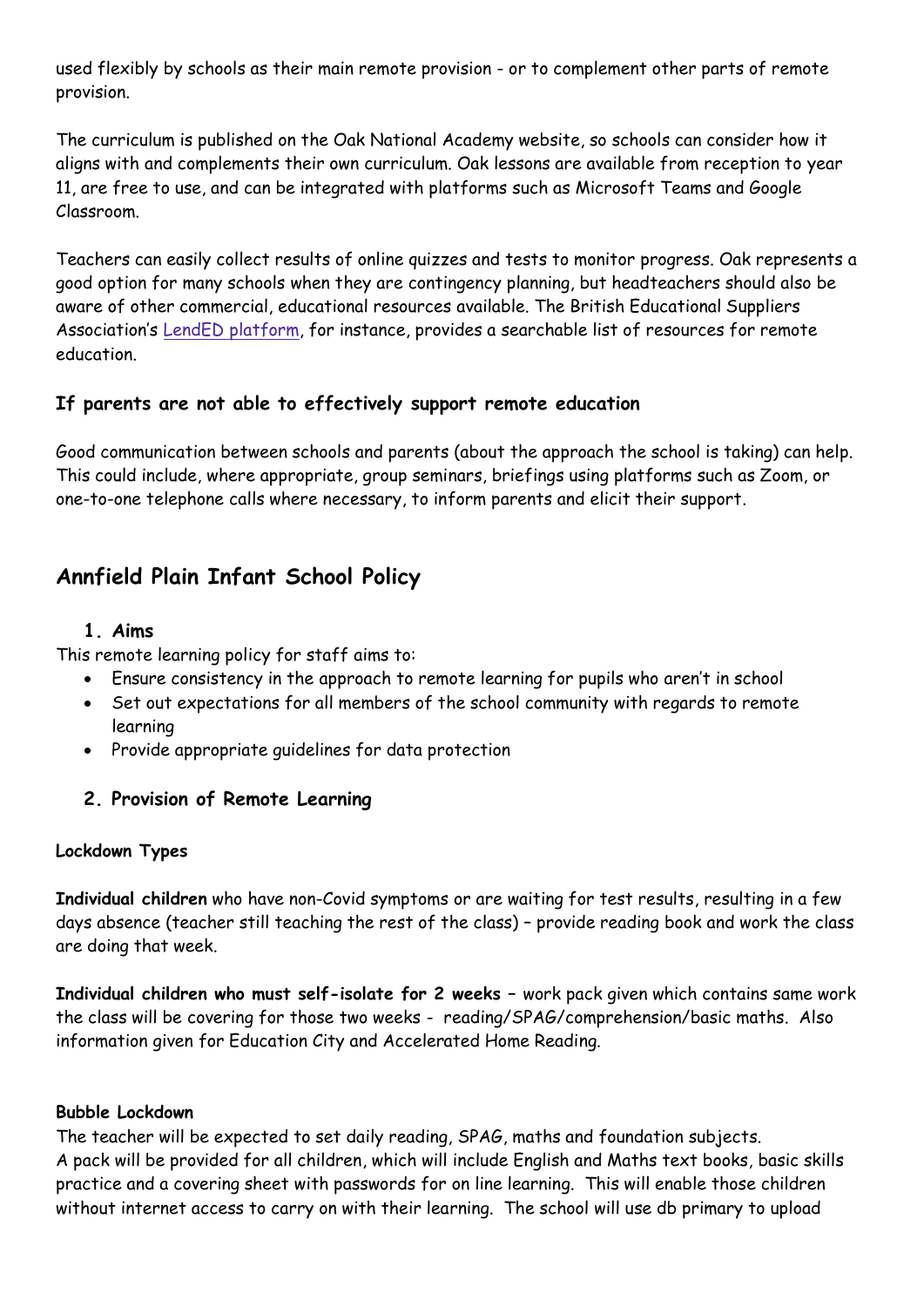lessons and resources. Staff also have been provided with a mobile phone so that they can be contacted by parents during school hours. See Resources section

#### **Nationwide/Whole School Lockdown**

The teacher will be expected to set daily reading, SPAG, maths and foundation subjects. A pack will be provided for all children, which will include English and Maths text books, basic skills practice and a covering sheet with passwords for on line learning. This will enable those children without internet access to carry on with their learning. The school will use db primary to upload lessons and resources. Staff also have been provided with a mobile phone so that they can be contacted by parents during school hours.

See Resources section

#### **Rota will be planned to cover key worker children**

# **3. Roles and responsibilities**

# **3.1 Teachers**

When providing remote learning, teachers must be available between 8.45am and 3:30pm. If they're unable to work for any reason during this time, for example due to sickness, they should report this using the normal absence procedure.

When providing remote learning, teachers are responsible for:

- Setting work for all children in their own class.
- English, Maths and foundation subjects lesson set each day.
- Work should be uploaded to db Primary classroom and should be scheduled for no later than 9am each morning.

Pupils should be able to complete work in their own time during the day, especially in the case of using shared devices.

#### **How to make sure pupils with limited access to devices can still complete the work**

Infant children are not eligible for the DfE laptop scheme Paper work packs English and Maths text books

#### **Providing feedback on work:**

Use of db Primary classroom and mobile phones Private message to pupil on assigned tasks Message home on db Primary classroom or mobile phone

Keeping in touch with pupils who aren't in school and their parents: Through db Primary Classroom Phone call or text message

#### **Emails from Parents and Pupils**

Teachers

Teachers are not expected to respond to pupils or parents outside of working hours (8:30am – 4:00pm)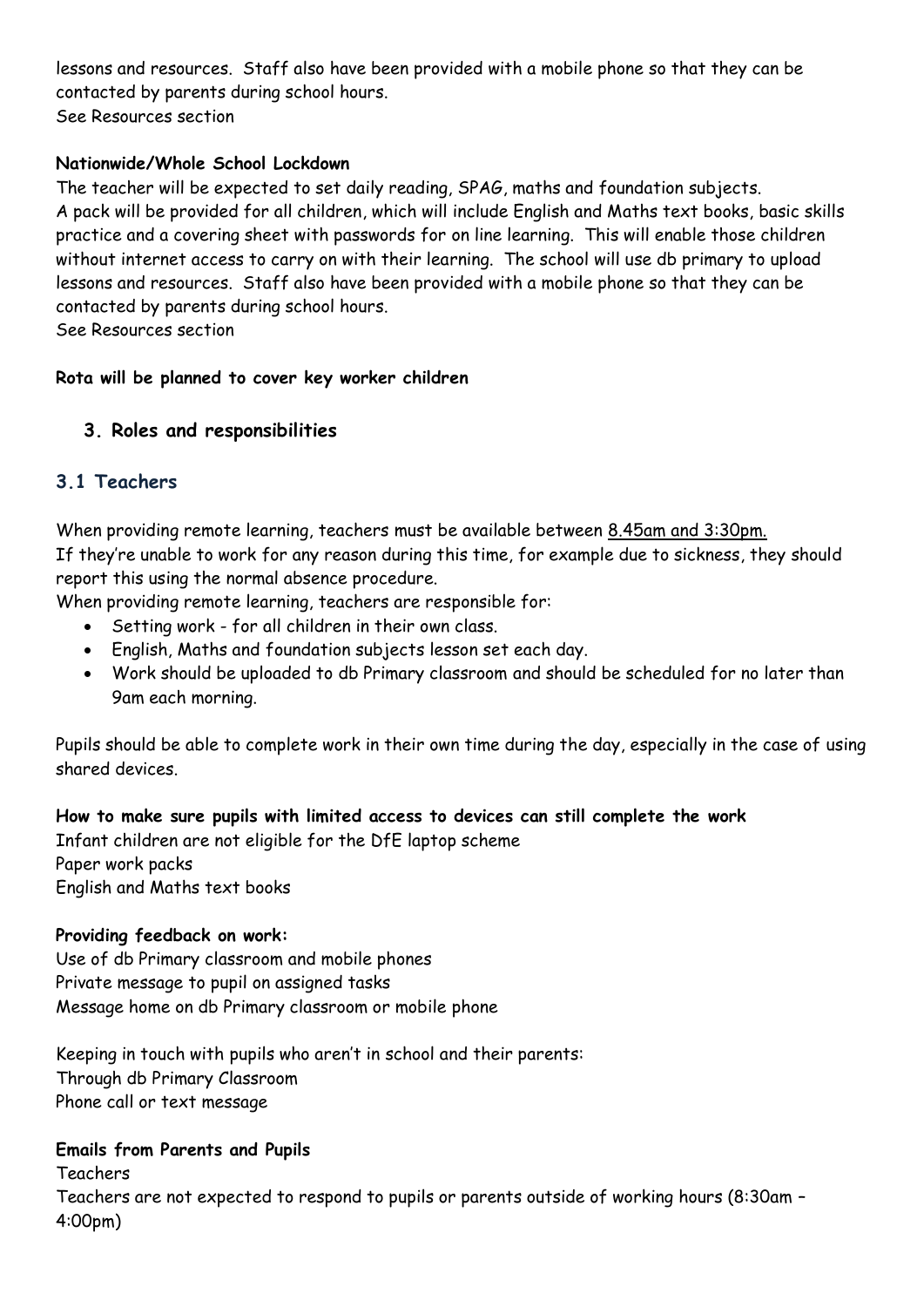Complaints or concerns – try to address any issues themselves in the first instance – then refer to HT or DHT

Failing to complete work – first instance class teacher to email parent, then refer to SLT

#### **Virtual Meetings**

These will not be undertaken as part of remote learning.

If teachers will also be working in school, in the instance of supporting Key Worker Children – a rota will be drawn up to ensure staff have time to provide remote learning.

Key Worker children would be expected to complete online learning during this time.

# **3.2 Teaching assistants**

When assisting with remote learning, teaching assistants must be available between 8:45am and 3:30pm.

If they're unable to work for any reason during this time, for example due to sickness they should report this using the normal absence procedure.

When assisting with remote learning, teaching assistants are responsible for:

Supporting teacher with remote learning

Possibly supporting a Key Worker group to allow teaching staff to deliver remote learning

# **3.3 Subject leads**

Alongside their teaching responsibilities, subject leads are responsible for:

Providing support and guidance where necessary for other teachers

Signposting teachers to resources if necessary

SENCO – provide SEN support where required

Considering whether any aspects of the subject curriculum need to change to accommodate remote learning

Working with teachers teaching their subject remotely to make sure all work set is appropriate and consistent

Working with other subject leads and senior leaders to make sure work set remotely across all subjects is appropriate and consistent, and deadlines are being set an appropriate distance away from each other

Monitoring the remote work set by teachers in their subject – explain how they'll do this, such as through regular meetings with teachers or by reviewing work set

Alerting teachers to resources they can use to teach their subject remotely

# **3.4 Senior leaders**

Alongside any teaching responsibilities, senior leaders are responsible for:

Co-ordinating the remote learning approach across the school

Monitoring the effectiveness of remote learning – SLT have access to all classes on db Primary Classrooms

Monitoring the security of remote learning systems, including data protection and safeguarding considerations

# **3.5 Designated safeguarding lead**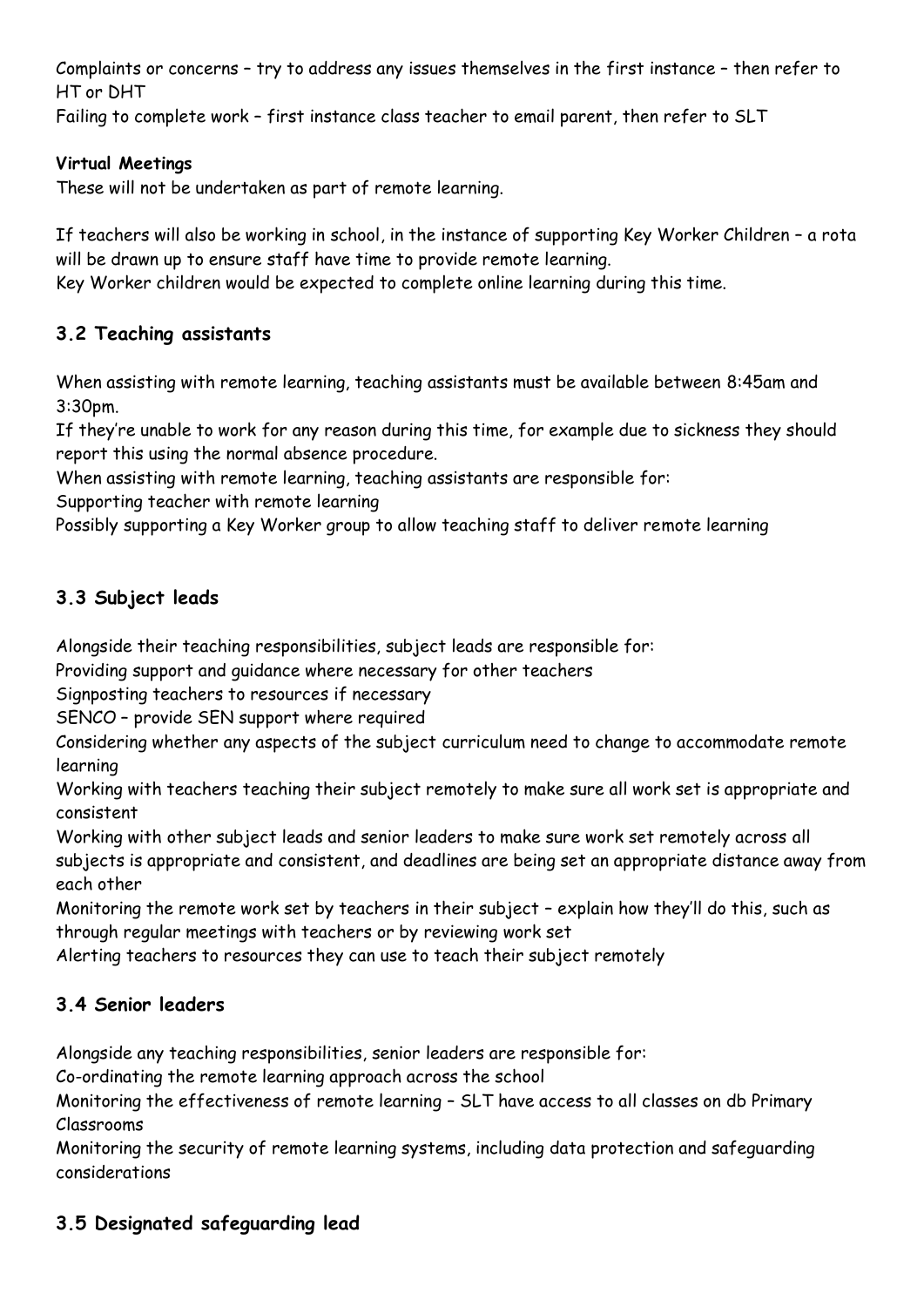The DSL is responsible for: See safeguarding policy Any concerns, contact AK, MU or JB for advice. Reminder - if concerns are urgent, any member of staff can refer to First Contact – 03000 2677979

# **3.6 IT staff**

IT staff are responsible for: Fixing issues with systems used to set and collect work Helping staff and parents with any technical issues they're experiencing Reviewing the security of remote learning systems and flagging any data protection breaches to the data protection officer Assisting pupils and parents with accessing the internet or devices

# **3.7 Pupils and parents**

Staff can expect pupils learning remotely to: Be contactable during the school day – although consider they may not always be in front of a device the entire time Complete work to the deadline set by teachers Seek help if they need it, from teachers or teaching assistants Alert teachers if they're not able to complete work Be respectful to staff and each other while learning remotely

Staff can expect parents with children learning remotely to: Make the school aware if their child is sick or otherwise can't complete work Seek help from the school if they need it Be respectful when making any complaints or concerns known to staff Ensure children 'hand in' work once completed

# **3.8 Governing Body**

The governing body is responsible for:

Monitoring the school's approach to providing remote learning to ensure education remains as high quality as possible

Ensuring that staff are certain that remote learning systems are appropriately secure, for both data protection and safeguarding reasons

# **4. Resources**

# **English**

Basic skills pack CPG text books Db Primary resources Accelerated Reader Home reading Education City Oak Academy Twinkl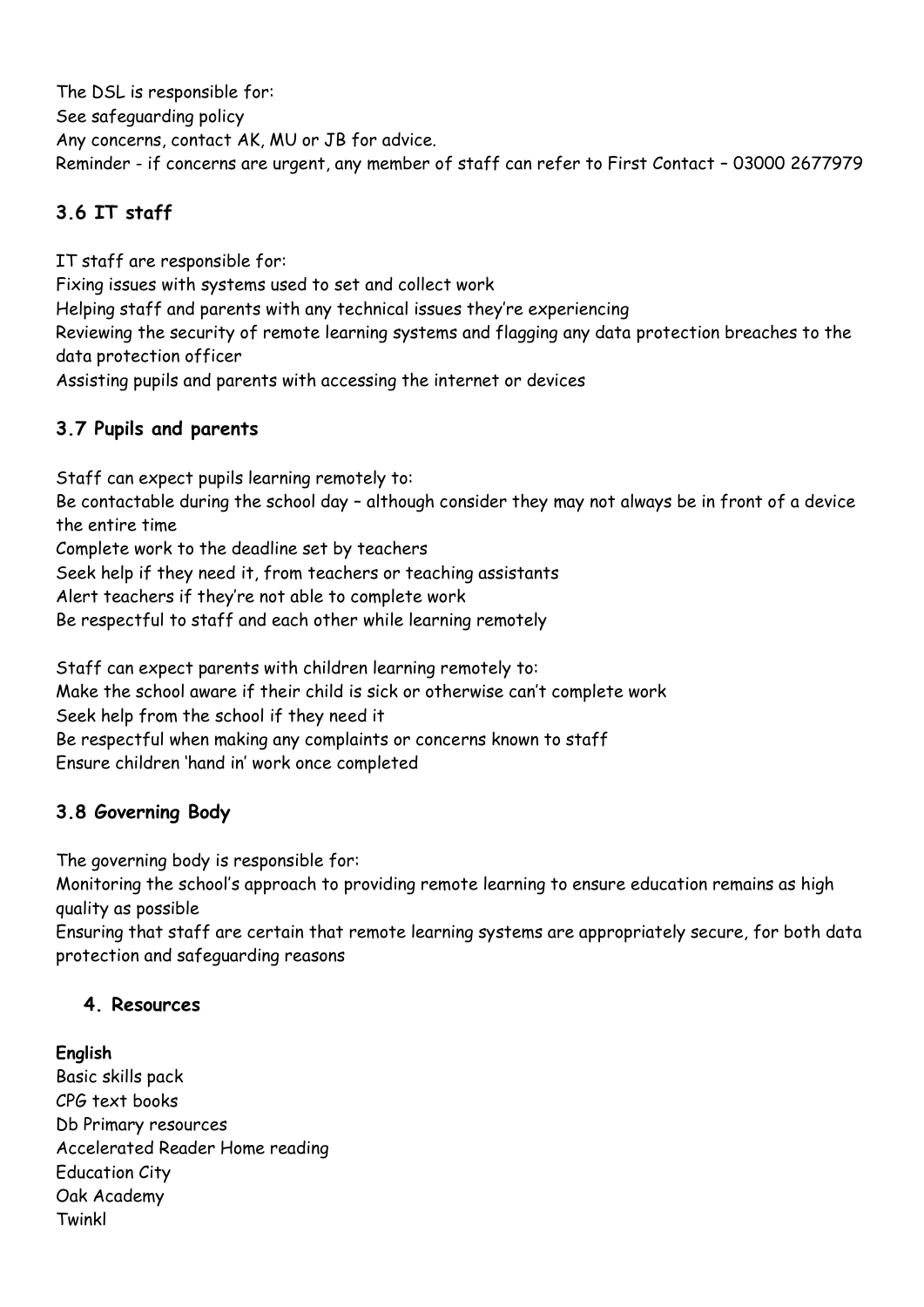### **Maths**

Teaching videos can be accessed from Oak National Academy White Rose Home Learning (free resources) CPG text books Db Primary resources Education City Twinkl

### **Foundation Subjects**

Teaching materials can be accessed from: Db Primary Education City Oak National Academy Twinkl Other relevant sites

### **5. Data protection**

### **5.1 Accessing personal data**

When accessing personal data for remote learning purposes, all staff members will: Access data through db Primary Classrooms and the Durham Secure Cloud Service

### **5.2 Processing personal data**

Staff members may need to collect and/or share personal data such as email addresses as part of the remote learning system. As long as this processing is necessary for the school's official functions, individuals won't need to give permission for this to happen.

However, staff are reminded to collect and/or share as little personal data as possible online.

#### **5.3 Keeping devices secure**

All staff members will take appropriate steps to ensure their devices remain secure. This includes, but is not limited to:

Keeping the device password-protected – strong passwords are at least 8 characters, with a combination of upper and lower-case letters, numbers and special characters (e.g. asterisk or currency symbol)

Ensuring the hard drive is encrypted – this means if the device is lost or stolen, no one can access the files stored on the hard drive by attaching it to a new device

Making sure the device locks if left inactive for a period of time

Not sharing the device among family or friends

Installing antivirus and anti-spyware software

Keeping operating systems up to date – always install the latest updates

#### **6. Safeguarding**

The updated Safeguarding and Child Protection Policy is available on the Staff One Drive.

#### **7. Monitoring arrangements**

This policy will be reviewed in January 2021 by the SLT At every review, it will be approved by the Governing Body